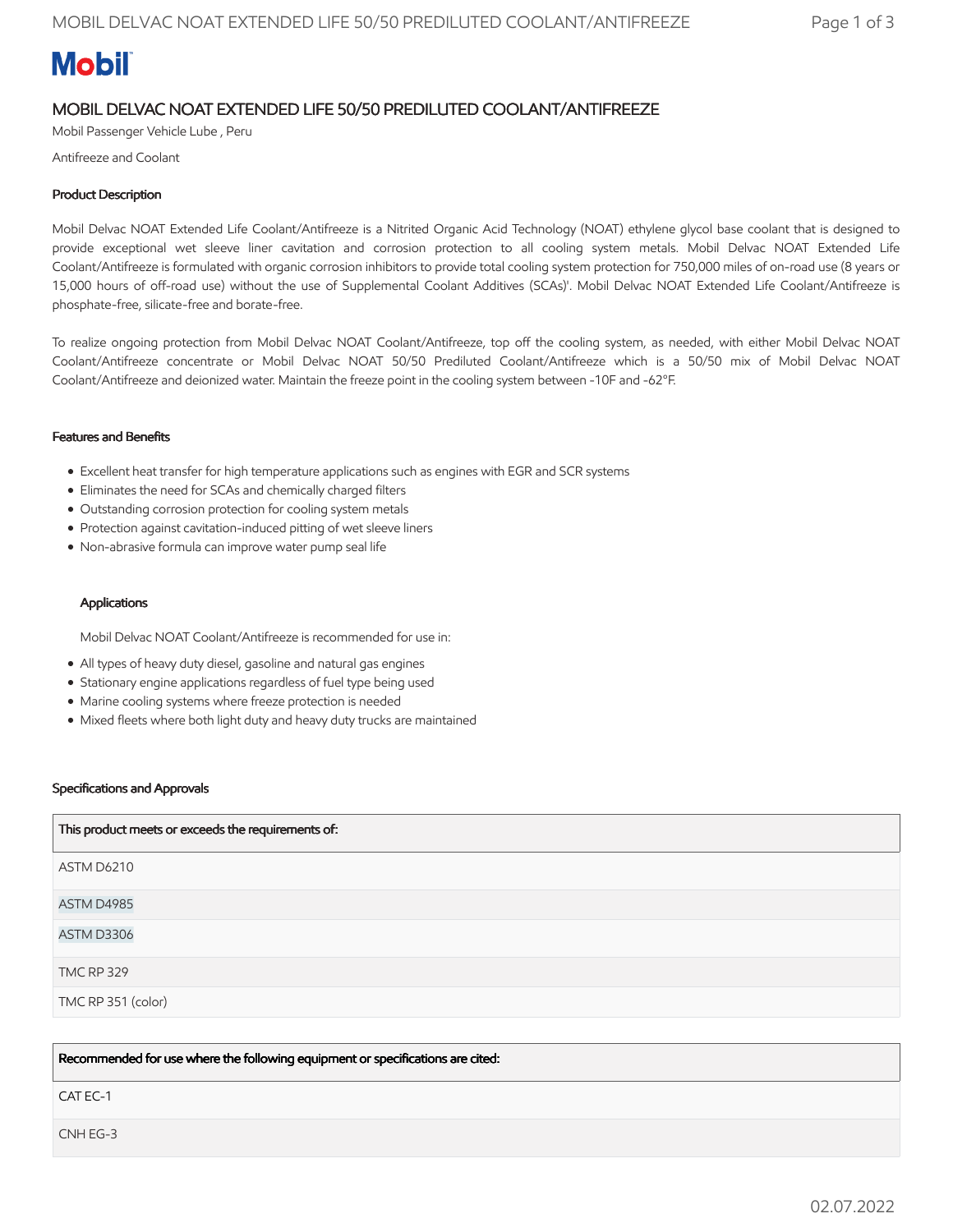#### Recommended for use where the following equipment or specifications are cited:

| - - -<br>__                 |
|-----------------------------|
| CNH EG-4                    |
| Cummins CES 14439           |
| Ford                        |
| GM                          |
| International               |
| JL Case                     |
| John Deere H24              |
| Komatsu                     |
| Navistar MPAPS B-1 Type III |
| Paccar                      |
| Volvo/Mack                  |
| Waukesha                    |

Also recommended for use where European original equipment manufacturers (OEMs) require phosphate-free coolants, and Japanese OEMs require silicate-free coolants.

† Proper maintenance requires a complete cooling system flush and fill – and subsequent topping off, as needed – with Mobil Delvac 50/50 Prediluted NOAT Extended Life Coolant/Antifreeze or Mobil Delvac NOAT Extended Coolant/Antifreeze and water. For guaranteed protection, no other products or product supplement may be used. Follow OEM recommendations for specified maintenance.

#### Chemical Properties

| Property                  | <b>ASTM Test Method</b>  | <b>Typical Values</b>          | <b>ASTM D3306 Limits</b>          |                                 |                                |
|---------------------------|--------------------------|--------------------------------|-----------------------------------|---------------------------------|--------------------------------|
| Specific Gravity 60/60 °F | D1122                    | Concentrate<br>$1.115 - 1.124$ | 50/50 Prediluted<br>$1.05 - 1.08$ | Concentrate<br>$1.110 - 1.1451$ | 50/50 Prediluted<br>1.065 min. |
| Freezing Point, 50% Vol.  | $\overline{\phantom{a}}$ | $-34^{\circ}F$                 | $-34^{\circ}F$                    | $-33.5$ max                     | $-33.5$ max                    |
| Boiling Point, Refluxt °F | D1120                    | 325°F                          | 226°F                             | 226 min                         | $226$ min                      |
| pH, 50 Vol. %             | D1287                    | $8.2 - 9.0$                    | $8.2 - 9.0$                       | $7.5 - 11.0$                    | $7.5 - 11.0$                   |
| Reserve Alkalinity, mL    | D1121                    | $5.5 - 7.0$                    | $2.3 - 3.8$                       | $\overline{\phantom{a}}$        | $\overline{\phantom{0}}$       |
| Total Water, %            | D1123                    | 5 max                          | 50                                | 5 max                           |                                |
| Foam Test                 | D1881                    | 50 $ml/3$ sec. max             | 50 ml/3 sec. max                  | $\overline{\phantom{a}}$        | $\overline{\phantom{a}}$       |
| Color                     | $\qquad \qquad -$        | Red                            | Red                               |                                 | $\qquad \qquad$                |

† Unpressurized

#### Protection Chart

| FREEZE/BOILING PROTECTION CHART |                                    |               |
|---------------------------------|------------------------------------|---------------|
| Coolant/Water Ratio             | Protects From                      |               |
| Freezing Down to                | Boiling Up to*                     |               |
| 40/60                           | $-10^{\circ}$ F (-23 $^{\circ}$ C) | 259°F (126°C) |